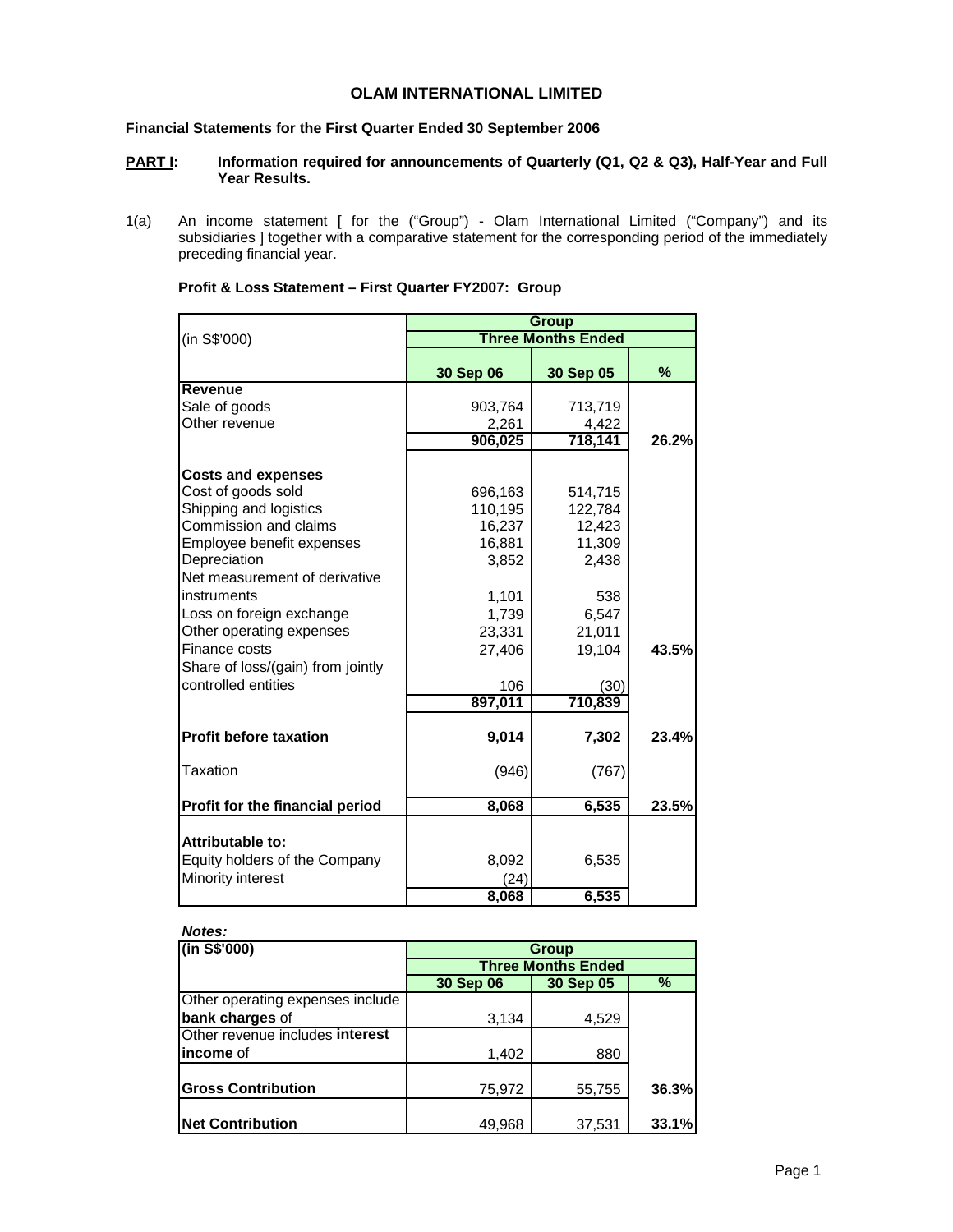1(b)(i) A Balance Sheet (for the Issuer and Group), together with a comparative statement as at the end of the immediately preceding financial year.

# **Balance Sheet: Group & Company**

| (in S\$'000)                                         | <b>Group</b> |             | <b>Company</b> |             |  |
|------------------------------------------------------|--------------|-------------|----------------|-------------|--|
|                                                      | 30 Sep 2006  | 30 Jun 2006 | 30 Sep 2006    | 30 Jun 2006 |  |
| <b>Non-current assets</b>                            |              |             |                |             |  |
| Property, plant and equipment                        | 75,124       | 72,518      | 1,128          | 1,130       |  |
| Subsidiary companies                                 |              |             | 44,620         | 42,072      |  |
| Deferred tax assets                                  | 6,264        | 4,608       | 2,599          | 2,652       |  |
| Investments                                          | 1,489        | 1,611       | 1,495          | 1,512       |  |
| Other receivables                                    | 655          | 453         | 655            | 453         |  |
| <b>Current assets</b>                                |              |             |                |             |  |
| Amounts due from subsidiary companies                |              |             | 274,194        | 255,095     |  |
| Trade receivables                                    | 383,638      | 426,778     | 188,377        | 263,317     |  |
| Margin accounts with brokers                         | 147,717      | 43,147      | 143,970        | 41,382      |  |
| Inventories                                          | 987,198      | 1,013,904   | 238,206        | 237,379     |  |
| Advance payments to suppliers                        | 239,788      | 160,669     | 107,959        | 63,128      |  |
| Advance payments to subsidiary companies             |              |             | 895,646        | 902,625     |  |
| Other receivables                                    | 168,173      | 138,622     | 25,964         | 26,554      |  |
| <b>Fixed deposits</b>                                | 74,491       | 133,885     | 66,683         | 125,306     |  |
| Cash and bank balances                               | 183,671      | 162,356     | 86,114         | 36,487      |  |
| Fair value of derivative financial instruments       | 197,459      | 199,614     | 193,772        | 195.412     |  |
|                                                      | 2,382,135    | 2,278,975   | 2,220,885      | 2,146,685   |  |
| <b>Current liabilities</b>                           |              |             |                |             |  |
| Trade payables and accruals                          | 163,956      | 134,874     | 108,252        | 88,823      |  |
| Other payables                                       | 44,644       | 31,712      | 18,974         | 26,256      |  |
| Amount due to bankers                                | 356,739      | 783,312     | 265,986        | 698,962     |  |
| Medium term notes                                    | 330,000      | 352,508     | 330,000        | 352,508     |  |
| Provision for taxation                               | 12,503       | 13,251      | 7,136          | 7,214       |  |
| Fair value of derivative financial instruments       | 259,918      | 213,458     | 255,486        | 208,211     |  |
|                                                      | 1,167,760    | 1,529,115   | 985,834        | 1,381,974   |  |
| <b>Net current assets</b>                            | 1,214,375    | 749,860     | 1,235,051      | 764,711     |  |
| <b>Non-current liabilities</b>                       |              |             |                |             |  |
| Term loans from banks                                | (710, 123)   | (213, 330)  | (710, 123)     | (213, 330)  |  |
| Medium term notes                                    | (94, 918)    | (127, 681)  | (94, 918)      | (127, 681)  |  |
| <b>Net assets</b>                                    | 492,866      | 488,039     | 480,507        | 471,519     |  |
| Equity attributable to equity holders of the Company |              |             |                |             |  |
| Share capital                                        | 396,954      | 396,954     | 396,954        | 396,954     |  |
| Reserves                                             | 95,883       | 91,032      | 83,553         | 74,565      |  |
|                                                      | 492,837      | 487,986     | 480,507        | 471,519     |  |
| Minority interest                                    | 29           | 53          |                |             |  |
| <b>Total equity</b>                                  | 492.866      | 488,039     | 480.507        | 471.519     |  |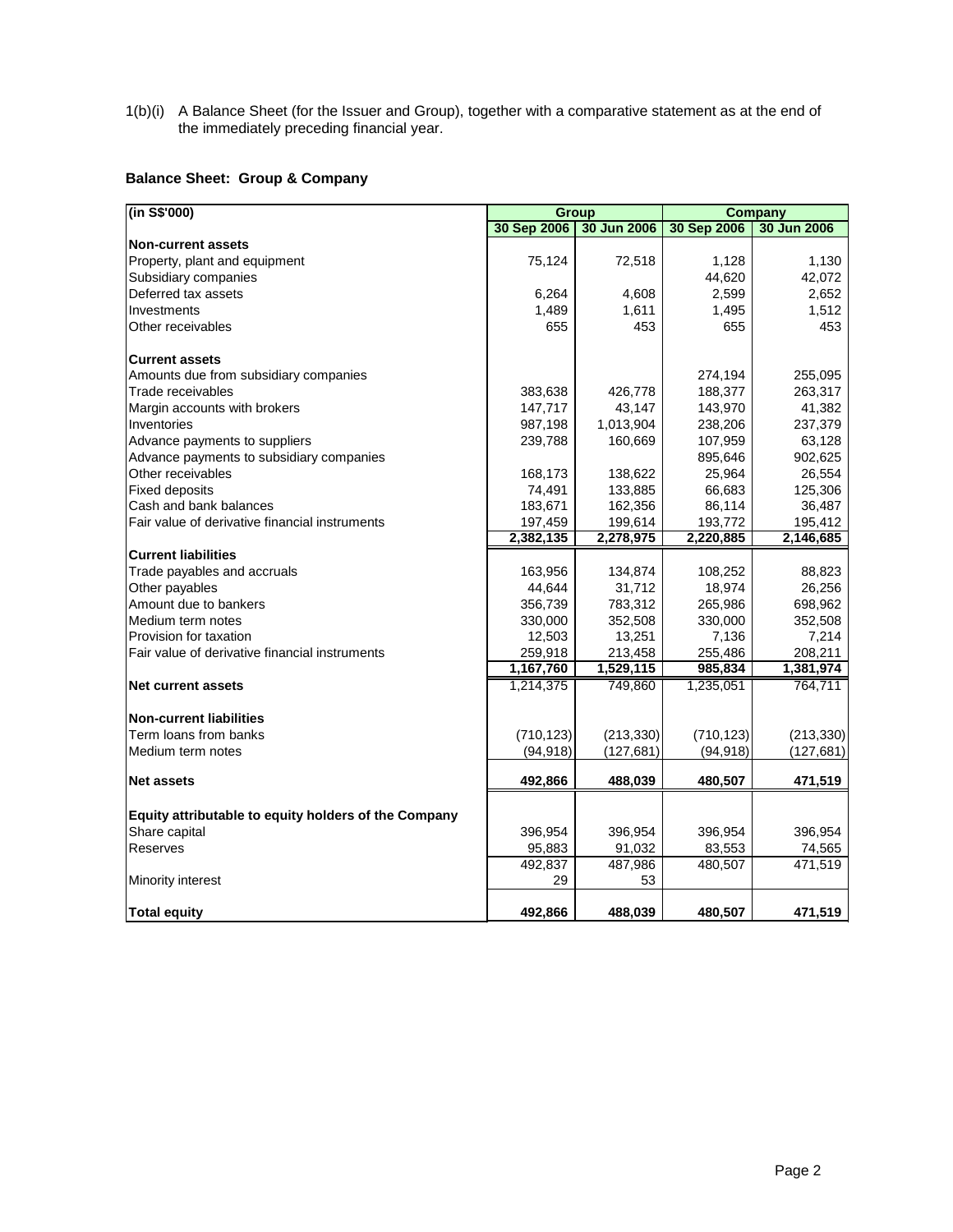1(b)(ii) Aggregate amount of Group's borrowings and debt securities.

# **Amount repayable in one year or less or on demand**

|                   |                | As at 30/09/2006 | As at 30/06/2006 |                  |  |
|-------------------|----------------|------------------|------------------|------------------|--|
|                   | <b>Secured</b> | Unsecured        | <b>Secured</b>   | <b>Unsecured</b> |  |
|                   | (in S\$'000)   | (in S\$'000)     | (in S\$'000)     | (in S\$'000)     |  |
| Overdrafts        |                | 12.863           |                  | 28,840           |  |
| Loans             |                | 343.876          |                  | 754.472          |  |
| Medium Term Notes |                | 330,000          |                  | 352,508          |  |
| <b>Total</b>      |                | 686,739          |                  | 1,135,820        |  |

# **Amount repayable after one year**

|                 |                | As at 30/09/2006 |                | As at 30/06/2006 |
|-----------------|----------------|------------------|----------------|------------------|
|                 | <b>Secured</b> | <b>Unsecured</b> | <b>Secured</b> | <b>Unsecured</b> |
|                 | (in S\$'000)   | (in S\$'000)     | (in S\$'000)   | (in S\$'000)     |
| Long Term Loans |                | 710.123          |                | 213,330          |
| Long Term MTN's |                | 94.918           |                | 127.681          |
| Total           |                | 805.041          |                | 341,011          |

# **Details of any Collateral**

N/A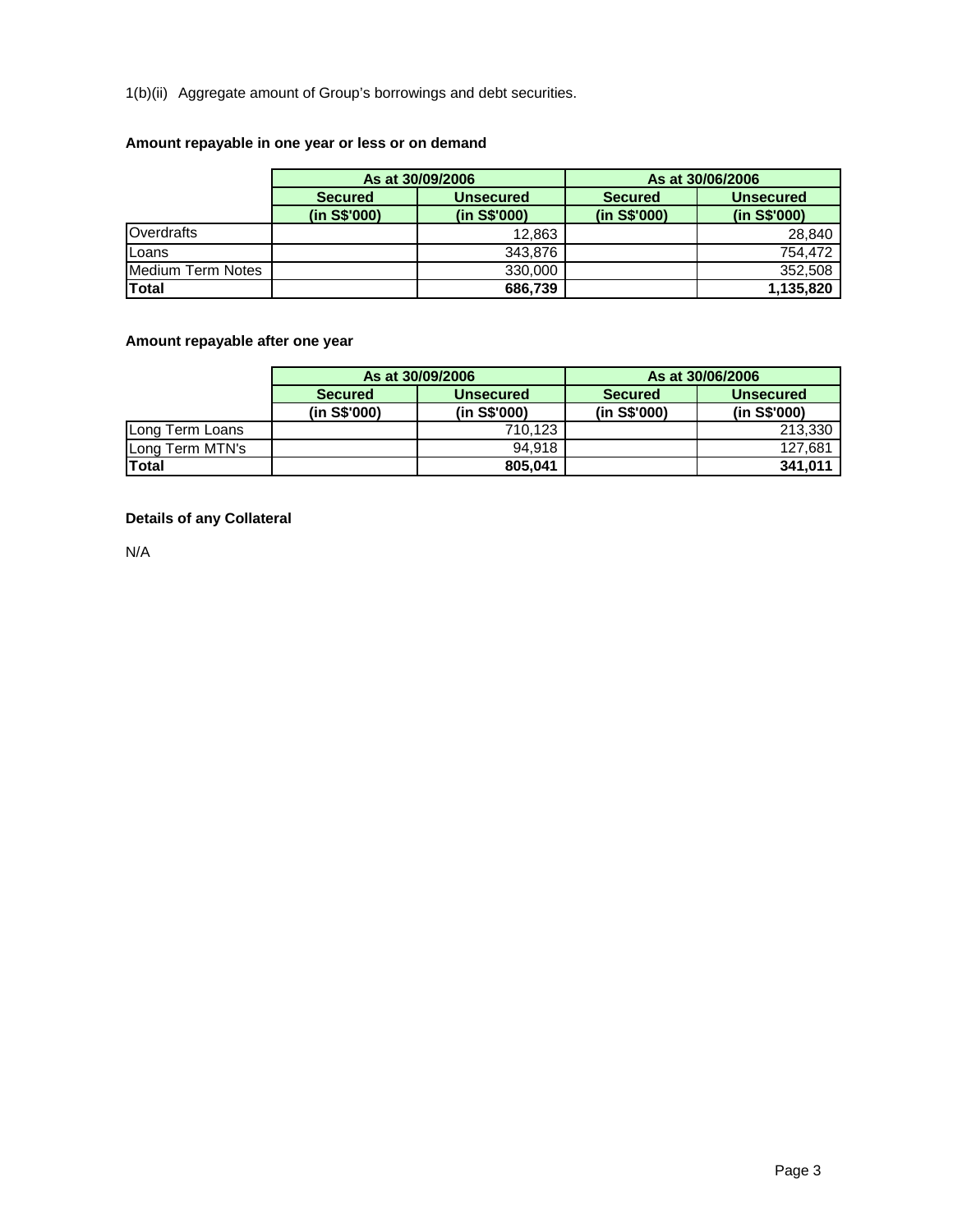1(c) A Cash Flow Statement (for the Group), together with a comparative statement for the corresponding period of the immediately preceding financial year.

|                                                             | <b>Group</b> |                           |  |  |  |
|-------------------------------------------------------------|--------------|---------------------------|--|--|--|
| (in S\$'000)                                                |              | <b>Three Months Ended</b> |  |  |  |
|                                                             | 30 Sep 2006  | 30 Sep 2005               |  |  |  |
| Cash flow from operating activities                         |              |                           |  |  |  |
| Operating profit before taxation                            | 9,014        | 7,302                     |  |  |  |
| <b>Adjustments for:</b>                                     |              |                           |  |  |  |
| Share of loss/(gain) of jointly controlled entities         | 106          | (30)                      |  |  |  |
| Depreciation of property, plant and equipment               | 3,852        | 2,438                     |  |  |  |
| (Gain)/loss on disposal of property, plant and equipment    | (21)         | 6                         |  |  |  |
| Net measurement of derivative instruments                   | 1,101        | 538                       |  |  |  |
| Cost of share-based payments                                | 1,523        | 56                        |  |  |  |
| Interest income                                             | (1,402)      | (880)                     |  |  |  |
| Interest expense                                            | 27,406       | 19,104                    |  |  |  |
| Operating profit before reinvestment in working capital     | 41,579       | 28,534                    |  |  |  |
| (Increase)/decrease in inventories                          | 26,706       | (14, 575)                 |  |  |  |
| (Increase)/decrease in receivables                          | (42, 704)    | 240,900                   |  |  |  |
| Increase in advance payments to suppliers                   | (79, 119)    | (98, 329)                 |  |  |  |
| Increase/(decrease) in payables                             | 49,272       | (83, 272)                 |  |  |  |
| Cash flow (used in)/generated from operations               | (4, 266)     | 73,258                    |  |  |  |
| Interest income received                                    | 1,402        | 880                       |  |  |  |
| Interest expenses paid                                      | (34, 657)    | (17, 275)                 |  |  |  |
| Taxes paid                                                  | (3, 453)     | (1, 195)                  |  |  |  |
| Net cash flow (used in)/generated from operating activities | (40, 974)    | 55,668                    |  |  |  |
| Cash flow from investing activities                         |              |                           |  |  |  |
| Proceeds from disposal of property, plant and equipment     | 599          | 322                       |  |  |  |
| Purchase of property, plant and equipment                   | (8, 245)     | (5,670)                   |  |  |  |
| Loan to a jointly controlled entity                         | (202)        |                           |  |  |  |
| Net cash flow used in investing activities                  | (7, 848)     | (5, 348)                  |  |  |  |
| Cash flow from financing activities                         |              |                           |  |  |  |
| Increase/(decrease) in loans to banks                       | 86,197       | (84,660)                  |  |  |  |
| (Decrease)/increase in medium term notes                    | (55, 271)    | 134,470                   |  |  |  |
| Net cash flow provided by financing activities              | 30,926       | 49,810                    |  |  |  |
| Net effect of exchange rate changes on cash and cash        |              |                           |  |  |  |
| equivalents                                                 | (4,206)      | (2, 134)                  |  |  |  |
| Net (decrease)/increase in cash and cash equivalents        | (22, 102)    | 97,996                    |  |  |  |
| Cash and cash equivalents at the beginning of the period    | 267,401      | 87,809                    |  |  |  |
| Cash and cash equivalents at the end of the period          | 245,299      | 185,805                   |  |  |  |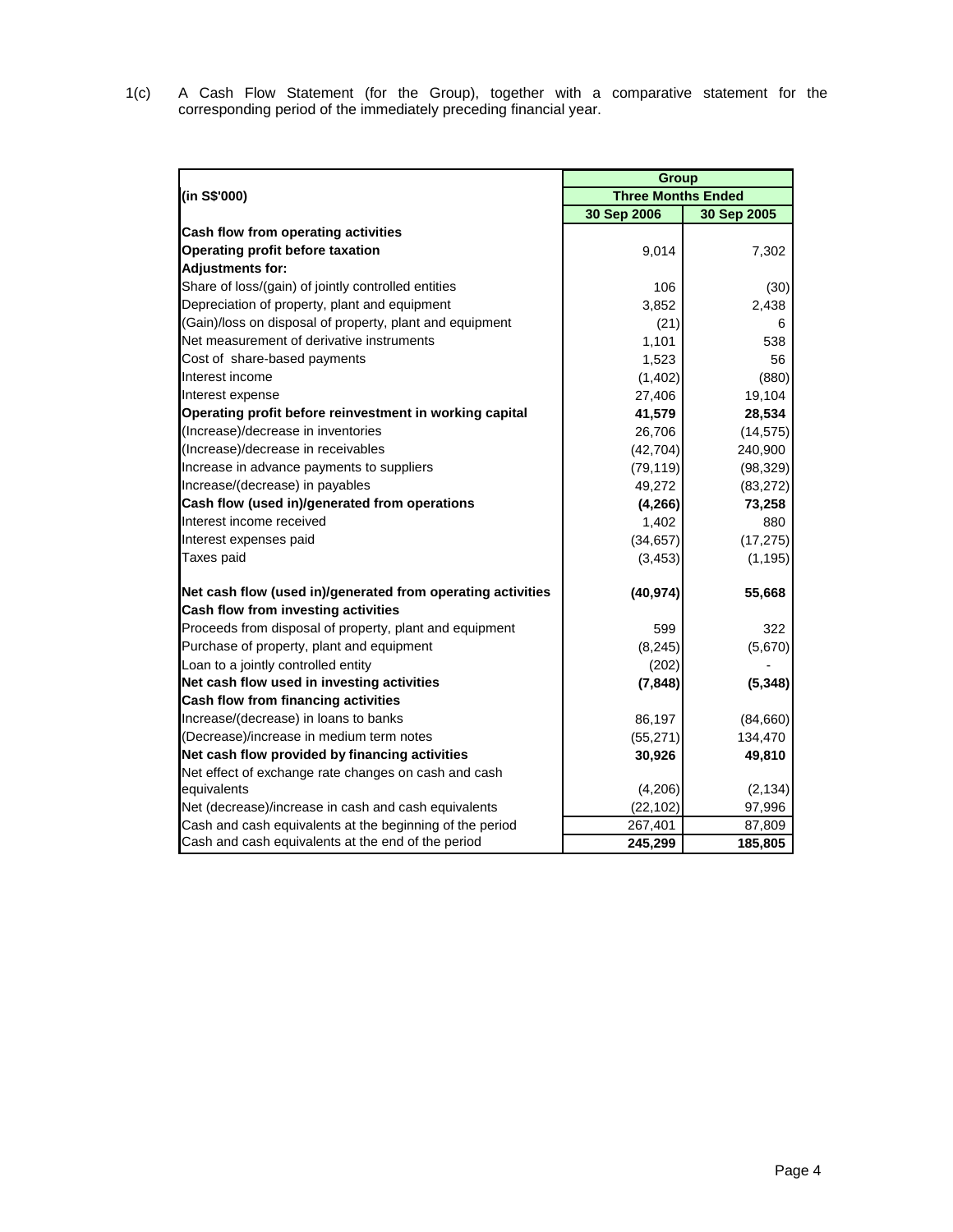1(d)(i) A statement (for the Issuer and Group) showing either (i) all changes in equity, or (ii) changes in equity other than those arising from capitalisation issues and distributions to shareholders, together with a comparative statement for the corresponding period of the immediately preceding financial year.

|                                                                                                                      | Attributable to equity holders of the Company |                                                              |                                                           |                                                       |                |                                          |                                    |                        |
|----------------------------------------------------------------------------------------------------------------------|-----------------------------------------------|--------------------------------------------------------------|-----------------------------------------------------------|-------------------------------------------------------|----------------|------------------------------------------|------------------------------------|------------------------|
| At 30 September 2006<br>Group                                                                                        | <b>Share</b><br><b>Capital</b>                | Foreign<br><b>Currency</b><br>Translation<br><b>Reserves</b> | <b>Fair Value</b><br><b>Adjustment</b><br><b>Reserves</b> | Share-based<br><b>Compensation</b><br><b>Reserves</b> | <b>Revenue</b> | <b>Total</b><br><b>Reserves Reserves</b> | <b>Minority</b><br><b>Interest</b> | Total<br><b>Equity</b> |
|                                                                                                                      | \$'000                                        | \$'000                                                       | \$'000                                                    | \$'000                                                | \$'000         | \$'000                                   | \$'000                             | \$'000                 |
| <b>IAt 30 June 2006</b>                                                                                              | 396,954                                       | (25,091)                                                     | (41, 978)                                                 | 3,378                                                 | 154,723        | 91,032                                   | 53                                 | 488,039                |
| Net gain on fair value changes<br>during the period                                                                  |                                               |                                                              | 15,720                                                    |                                                       |                | 15,720                                   |                                    | 15,720                 |
| Recognised in the profit and<br>loss account on occurrence<br>of hedged transactions<br>Foreign currency translation |                                               |                                                              | (14, 976)                                                 |                                                       |                | (14, 976)                                |                                    | (14, 976)              |
| adjustment                                                                                                           |                                               | (5,340)                                                      |                                                           |                                                       |                | (5,340)                                  |                                    | (5,340)                |
| Net income and expense<br>recognised directly in equity<br>Profit for the period                                     |                                               | (5,340)                                                      | 744                                                       |                                                       | 8,092          | (4,596)<br>8,092                         | (24)                               | (4,596)<br>8,068       |
| Total recognised income and<br>expenses for the period<br>Share-based expense                                        |                                               | (5,340)                                                      | 744                                                       | 1,355                                                 | 8,092          | 3,496<br>1,355                           | (24)                               | 3,472<br>1,355         |
| At 30 September 2006                                                                                                 | 396,954                                       | (30, 431)                                                    | (41, 234)                                                 | 4,733                                                 | 162,815        | 95,883                                   | 29                                 | 492,866                |

|                                                                                 | Attributable to equity holders of the Company |                                          |                                                                        |                                                                     |                                                                 |                                             |                                           |                                         |
|---------------------------------------------------------------------------------|-----------------------------------------------|------------------------------------------|------------------------------------------------------------------------|---------------------------------------------------------------------|-----------------------------------------------------------------|---------------------------------------------|-------------------------------------------|-----------------------------------------|
| At 30 September 2005<br>Group                                                   | <b>Share</b><br><b>Capital</b><br>\$'000      | <b>Share</b><br><b>Premium</b><br>\$'000 | Foreign<br><b>Currency</b><br>Translation<br><b>Reserves</b><br>\$'000 | <b>Fair Value</b><br><b>Adjustment</b><br><b>Reserves</b><br>\$'000 | Share-based<br><b>Compensation</b><br><b>Reserves</b><br>\$'000 | <b>Revenue</b><br><b>Reserves</b><br>\$'000 | <b>Total</b><br><b>Reserves</b><br>\$'000 | <b>Total</b><br><b>Equity</b><br>\$'000 |
| At 30 June 2005                                                                 |                                               |                                          |                                                                        |                                                                     |                                                                 |                                             |                                           |                                         |
| as previously reported<br>Cumulative effect of                                  | 155,459                                       | 241,495                                  | (24)                                                                   |                                                                     |                                                                 | 99,795                                      | 341,266                                   | 496,725                                 |
| adopting FRS 102                                                                |                                               |                                          |                                                                        |                                                                     | 2,641                                                           | (1, 115)                                    | 1,526                                     | 1,526                                   |
| At 30 June 2005 as restated                                                     | 155,459                                       | 241,495                                  | (24)                                                                   |                                                                     | 2,641                                                           | 98,680                                      | 342,792                                   | 498,251                                 |
| Effects of adopting FRS 39                                                      |                                               |                                          |                                                                        | (31, 941)                                                           |                                                                 | 2,390                                       | (29, 551)                                 | (29, 551)                               |
| At 1 July 2005 as restated<br>Net gain on fair value changes                    | 155,459                                       | 241,495                                  | (24)                                                                   | (31, 941)                                                           | 2,641                                                           | 101,070                                     | 313,241                                   | 468,700                                 |
| during the period<br>Recognised in the profit and<br>loss account on occurrence |                                               |                                          |                                                                        | 65,545                                                              |                                                                 |                                             | 65,545                                    | 65,545                                  |
| of hedged transactions<br>Foreign currency translation                          |                                               |                                          |                                                                        | (13, 453)                                                           |                                                                 |                                             | (13, 453)                                 | (13, 453)                               |
| adjustment                                                                      |                                               |                                          | (1,907)                                                                |                                                                     |                                                                 |                                             | (1,907)                                   | (1, 907)                                |
| Net income and expense<br>recognised directly in equity                         |                                               |                                          | (1,907)                                                                | 52,092                                                              |                                                                 |                                             | 50,185                                    | 50,185                                  |
| Profit for the period                                                           |                                               |                                          |                                                                        |                                                                     |                                                                 | 6,535                                       | 6,535                                     | 6,535                                   |
| Total recognised income and                                                     |                                               |                                          |                                                                        |                                                                     |                                                                 |                                             |                                           |                                         |
| expenses for the period                                                         |                                               |                                          | (1,907)                                                                | 52,092                                                              |                                                                 | 6,535                                       | 56,720                                    | 56,720                                  |
| Share-based expense                                                             |                                               |                                          |                                                                        |                                                                     | 56                                                              |                                             | 56                                        | 56                                      |
| At 30 September 2005                                                            | 155,459                                       | 241,495                                  | (1,931)                                                                | 20,151                                                              | 2,697                                                           | 107,605                                     | 370,017                                   | 525,476                                 |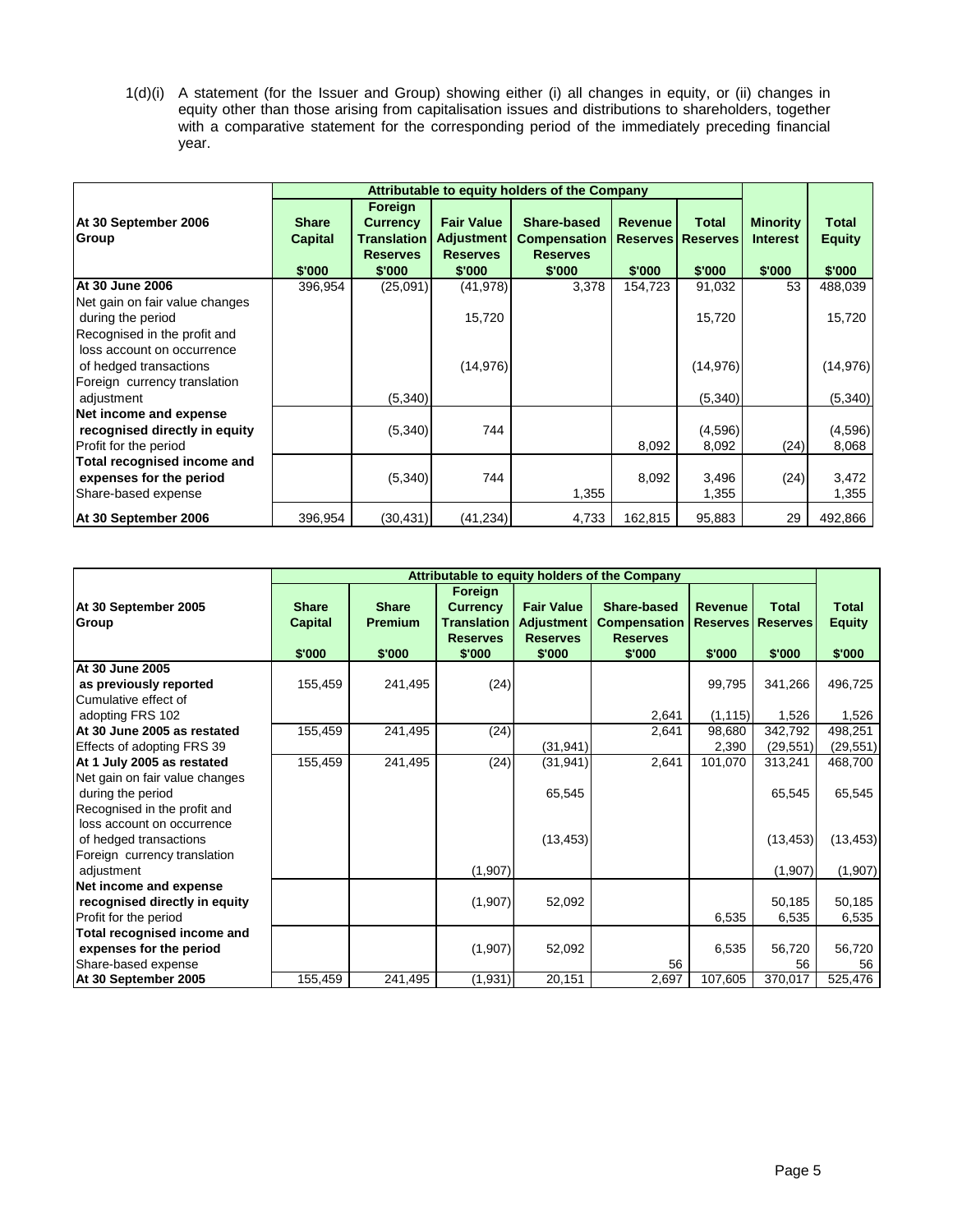|                                                                                      | Attributable to equity holders of the Company |                                       |                                      |                                        |                |                          |                   |  |
|--------------------------------------------------------------------------------------|-----------------------------------------------|---------------------------------------|--------------------------------------|----------------------------------------|----------------|--------------------------|-------------------|--|
| At 30 September 2006                                                                 | <b>Share</b>                                  | <b>Foreign</b><br><b>Currency</b>     | <b>Fair Value</b>                    | Share-based                            | <b>Revenue</b> | <b>Total</b>             | <b>Total</b>      |  |
| Company                                                                              | <b>Capital</b>                                | <b>Translation</b><br><b>Reserves</b> | <b>Adjustment</b><br><b>Reserves</b> | <b>Compensation</b><br><b>Reserves</b> |                | <b>Reserves Reserves</b> | <b>Equity</b>     |  |
|                                                                                      | \$'000                                        | \$'000                                | \$'000                               | \$'000                                 | \$'000         | \$'000                   | \$'000            |  |
| At 30 June 2006                                                                      | 396,954                                       | (19, 545)                             | (41,046)                             | 3,378                                  | 131,778        | 74,565                   | 471,519           |  |
| Net gain on fair value changes<br>during the period<br>Recognised in the profit and  |                                               |                                       | 13,742                               |                                        |                | 13,742                   | 13,742            |  |
| loss account on occurrence<br>of hedged transactions<br>Foreign currency translation |                                               |                                       | (13, 271)                            |                                        |                | (13, 271)                | (13, 271)         |  |
| adjustment                                                                           |                                               | (5, 185)                              |                                      |                                        |                | (5, 185)                 | (5, 185)          |  |
| Net income and expense<br>recognised directly in equity<br>Profit for the period     |                                               | (5, 185)                              | 471                                  |                                        | 12,347         | (4,714)<br>12,347        | (4,714)<br>12,347 |  |
| Total recognised income and<br>expenses for the period<br>Share-based expense        |                                               | (5, 185)                              | 471                                  | 1,355                                  | 12,347         | 7,633<br>1,355           | 7,633<br>1,355    |  |
| At 30 September 2006                                                                 | 396,954                                       | (24,730)                              | (40, 575)                            | 4,733                                  | 144,125        | 83,553                   | 480,507           |  |

|                                                                                      | Attributable to equity holders of the Company |                                          |                                                                               |                                                              |                                                                 |                                             |                                           |                                         |
|--------------------------------------------------------------------------------------|-----------------------------------------------|------------------------------------------|-------------------------------------------------------------------------------|--------------------------------------------------------------|-----------------------------------------------------------------|---------------------------------------------|-------------------------------------------|-----------------------------------------|
| At 30 September 2005<br>Company                                                      | <b>Share</b><br><b>Capital</b><br>\$'000      | <b>Share</b><br><b>Premium</b><br>\$'000 | Foreign<br><b>Currency</b><br><b>Translation</b><br><b>Reserves</b><br>\$'000 | <b>Fair Value</b><br>Adjustment<br><b>Reserves</b><br>\$'000 | Share-based<br><b>Compensation</b><br><b>Reserves</b><br>\$'000 | <b>Revenue</b><br><b>Reserves</b><br>\$'000 | <b>Total</b><br><b>Reserves</b><br>\$'000 | <b>Total</b><br><b>Equity</b><br>\$'000 |
| At 30 June 2005                                                                      |                                               |                                          |                                                                               |                                                              |                                                                 |                                             |                                           |                                         |
| as previously reported                                                               | 155,459                                       | 241,495                                  | 5,834                                                                         |                                                              |                                                                 | 79,493                                      | 326,822                                   | 482,281                                 |
| Cumulative effects of                                                                |                                               |                                          |                                                                               |                                                              |                                                                 |                                             |                                           |                                         |
| adopting FRS 102                                                                     |                                               |                                          |                                                                               |                                                              | 2.641                                                           | (573)                                       | 2,068                                     | 2,068                                   |
| At 30 June 2005 as restated                                                          | 155,459                                       | 241,495                                  | 5,834                                                                         |                                                              | 2,641                                                           | 78,920                                      | 328,890                                   | 484,349                                 |
| Effects of adopting FRS 39                                                           |                                               |                                          |                                                                               | (31, 969)                                                    |                                                                 | 2,630                                       | (29, 339)                                 | (29, 339)                               |
| At 1 July 2005 as restated                                                           | 155,459                                       | 241,495                                  | 5,834                                                                         | (31, 969)                                                    | 2,641                                                           | 81,550                                      | 299,551                                   | 455,010                                 |
| Net gain on fair value changes<br>during the period<br>Recognised in the profit and  |                                               |                                          |                                                                               | 65,455                                                       |                                                                 |                                             | 65,455                                    | 65,455                                  |
| loss account on occurrence<br>of hedged transactions<br>Foreign currency translation |                                               |                                          |                                                                               | (14,202)                                                     |                                                                 |                                             | (14,202)                                  | (14,202)                                |
| adjustment                                                                           |                                               |                                          | (2,642)                                                                       |                                                              |                                                                 |                                             | (2,642)                                   | (2,642)                                 |
| Net income and expense<br>recognised directly in equity<br>Profit for the period     |                                               |                                          | (2,642)                                                                       | 51,253                                                       |                                                                 | 6,945                                       | 48.611<br>6,945                           | 48,611<br>6,945                         |
| Total recognised income and                                                          |                                               |                                          |                                                                               |                                                              |                                                                 |                                             |                                           |                                         |
| expenses for the period                                                              |                                               |                                          | (2,642)                                                                       | 51,253                                                       |                                                                 | 6,945                                       | 55,556                                    | 55,556                                  |
| Share-based expense                                                                  |                                               |                                          |                                                                               |                                                              | 56                                                              |                                             | 56                                        | 56                                      |
| At 30 September 2005                                                                 | 155,459                                       | 241,495                                  | 3,192                                                                         | 19,284                                                       | 2,697                                                           | 88,495                                      | 355,163                                   | 510,622                                 |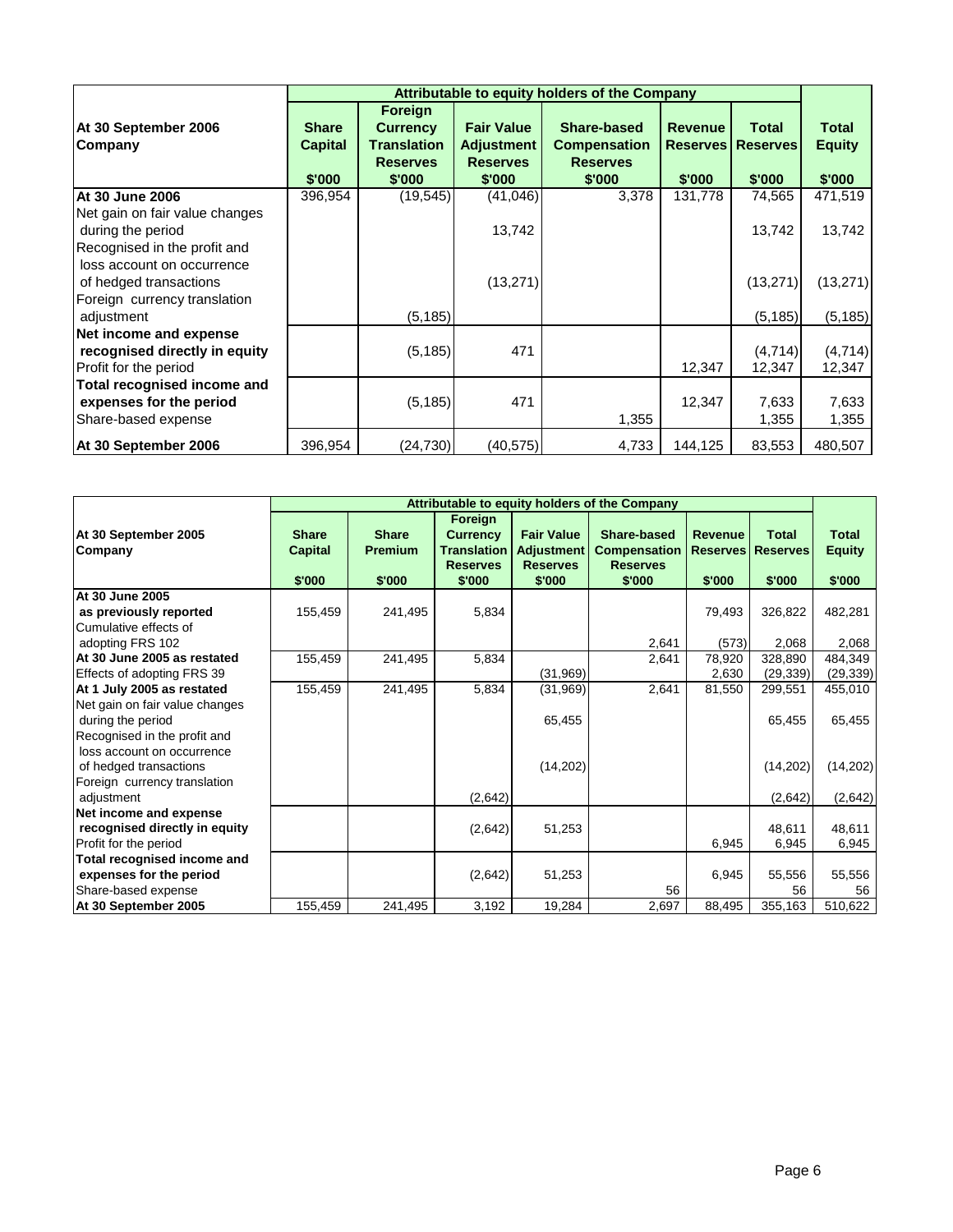1(d)(ii) Details of any changes in the company's share capital arising from rights issue, bonus issue, share buy-backs, exercise of share options or warrants, conversion of other issues of equity securities, issue of shares for cash or as consideration for acquisition or for any other purpose since the end of the previous period reported on. State also the number of shares that may be issued on conversion of all the outstanding convertibles as at the end of the current financial period reported on and as at the end of the corresponding period of the immediately preceding financial year.

|                                              | <b>SEP 2006</b> | <b>SEP 2005</b> |
|----------------------------------------------|-----------------|-----------------|
| Issued, fully paid share capital             |                 |                 |
| Balance no. of shares                        | 1.554.584.400   | 1.554.584.400   |
| Total no. of shares outstanding as at 30 Sep | 1,554,584,400   | 1,554,584,400   |

2. Whether the figures have been audited or reviewed and in accordance with which auditing standard or practice.

The financial statements presented above have not been audited or reviewed.

3. Where the figures have been audited or reviewed, the auditors' report (including any qualifications or emphasis of a matter).

N/A

4. Whether the same accounting policies and methods of computation as in the issuer's most recently audited annual financial statements have been applied.

 The Group has applied the same accounting policies in the preparation of the financial statements for the current reporting period as compared to the audited financial statements as at 30 June 2006.

5. If there are any changes in the accounting policies and methods of computation, including any required by an accounting standard, what has changed, as well as the reasons for, and the effect of, the change.

 The Group has applied the same accounting policies in the preparation of the financial statements for the current reporting period as compared to the audited financial statements as at 30 June 2006.

6. Earnings per ordinary share of the Group for the current financial period reported and for the corresponding period of the immediately preceding financial year, after deducting any provision for preference dividends.

|                                        | <b>Group</b>        |               |                           |               |  |
|----------------------------------------|---------------------|---------------|---------------------------|---------------|--|
|                                        | <b>Period Ended</b> |               | <b>Three Months Ended</b> |               |  |
|                                        | 30 Sep 2006         | 30 Sep 2005   | 30 Sep 2006               | 30 Sep 2005   |  |
| (a) Based on weighted average no. of   |                     |               |                           |               |  |
| shares (cents/share)                   | 0.52                | 0.42          | 0.52                      | 0.42          |  |
| (b) Based on fully diluted basis       |                     |               |                           |               |  |
| (cents/share)                          | 0.52                | 0.42          | 0.52                      | 0.42          |  |
| Weighted average no. of shares         |                     |               |                           |               |  |
| applicable to basic earnings per share | 1,554,584,400       | 1,554,584,400 | 1,554,584,400             | 1,554,584,400 |  |
| Weighted average no. of shares based   |                     |               |                           |               |  |
| on fully diluted basis                 | 1,563,384,400       | 1,561,354,312 | 1,563,384,400             | 1,561,354,312 |  |

7. Net asset value (for the Issuer and Group) per ordinary share based on issued share capital of the issuer at the end of the: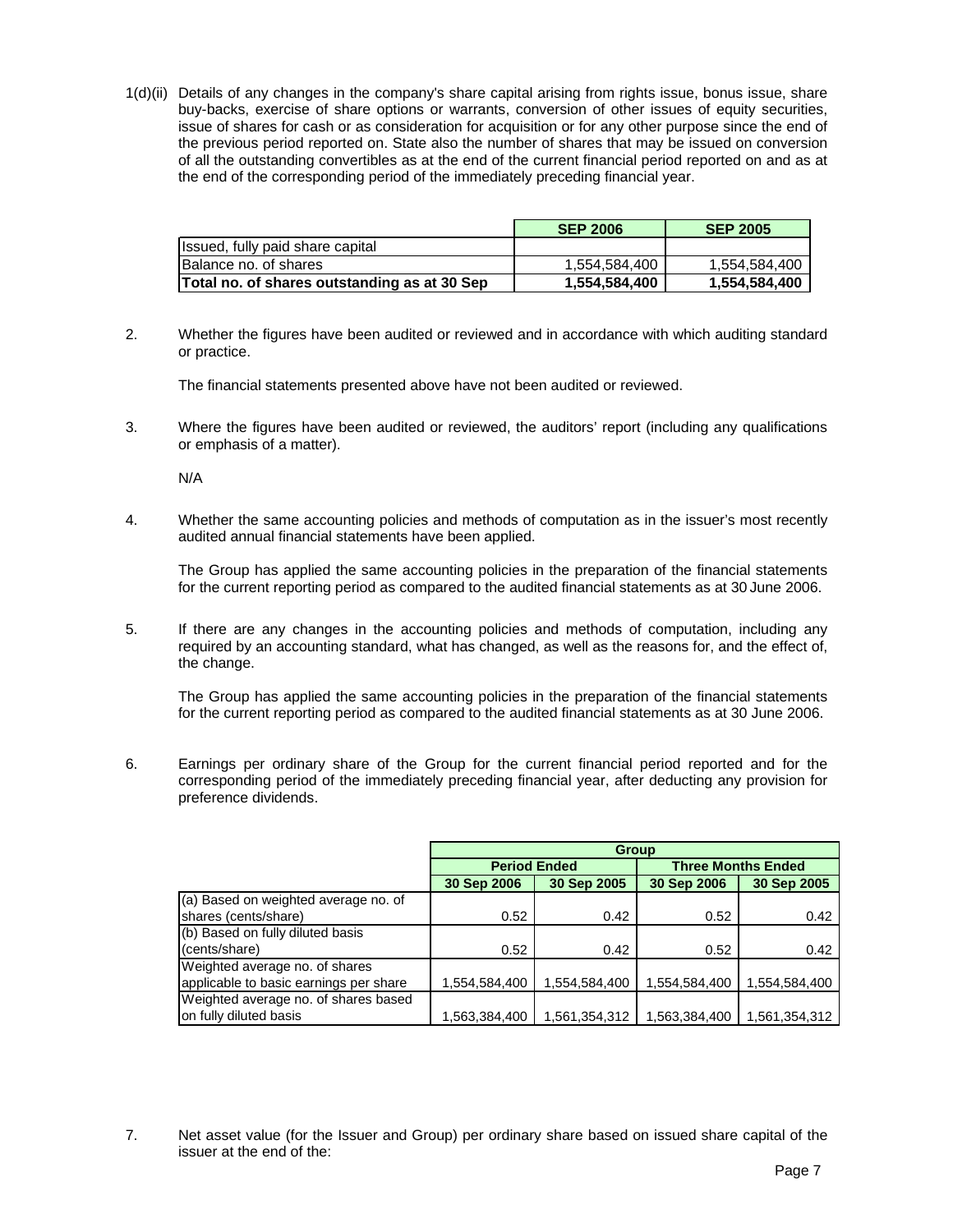- (a) current financial period reported on; and
- (b) immediately preceding financial year.

|                                                                                                |                    | <b>Group</b>       | Company            |                    |  |
|------------------------------------------------------------------------------------------------|--------------------|--------------------|--------------------|--------------------|--|
| $\vert$ (In cents per share)                                                                   | As at<br>30 Sep 06 | As at<br>30 Jun 06 | As at<br>30 Sep 06 | As at<br>30 Jun 06 |  |
| Net asset value per ordinary share<br>based on issued share capital as at<br>end of the period | 31.70              | 31.39              | 30.91              | 30.33              |  |

- 8. A review of the performance of the Group, to the extent necessary for a reasonable understanding of the Group's business. It must include a discussion of the following:
	- (a) any significant factors that affected the turnover, costs, and earnings of the Group for the current financial period reported on, including (where applicable) seasonal or cyclical factors; and
	- (b) any material factors that affected the cash flow, working capital, assets or liabilities of the Group during the current financial period reported on.

## **Introduction**

Olam is a leading, global, integrated supply chain manager of agricultural products and food ingredients with operations in 52 countries. Since the establishment of our business in 1989, we have evolved from a single country, single product trader to a multi country, multi product supply chain manager. Today, we manage an integrated supply chain for over 14 agricultural products. As supply chain managers, we are engaged in the sourcing, processing, warehousing, transportation, shipping, distribution and marketing of these products from the farm gate in the producing countries to the factory gate of our customers in the destination markets while managing the risks at each stage of the supply chain. We organize the 14 products that we supply into 4 business segments as given below:

| <b>Business Segment</b>                            | <b>Products</b>                                                                         |  |  |  |  |
|----------------------------------------------------|-----------------------------------------------------------------------------------------|--|--|--|--|
| <b>Edible Nuts, Spices &amp; Beans</b>             | Cashews, Other Edible Nuts (Peanuts, Almonds, Hazelnuts)                                |  |  |  |  |
|                                                    | Spices (Pepper, Cloves, Nutmeg, Cassia, Ginger, Desiccated<br>coconut and other spices) |  |  |  |  |
|                                                    | Sesame                                                                                  |  |  |  |  |
|                                                    | Beans (Pulses, Lentils & Peas)                                                          |  |  |  |  |
| <b>Confectionery &amp; Beverage</b><br>Ingredients | Cocoa                                                                                   |  |  |  |  |
|                                                    | Coffee                                                                                  |  |  |  |  |
|                                                    | Sheanuts                                                                                |  |  |  |  |
| Food Staples & Packaged Foods                      | Rice                                                                                    |  |  |  |  |
|                                                    | Sugar                                                                                   |  |  |  |  |
|                                                    | Dairy Products                                                                          |  |  |  |  |
|                                                    | Packaged Foods                                                                          |  |  |  |  |
| <b>Fibre &amp; Wood Products</b>                   | Cotton                                                                                  |  |  |  |  |
|                                                    | Timber                                                                                  |  |  |  |  |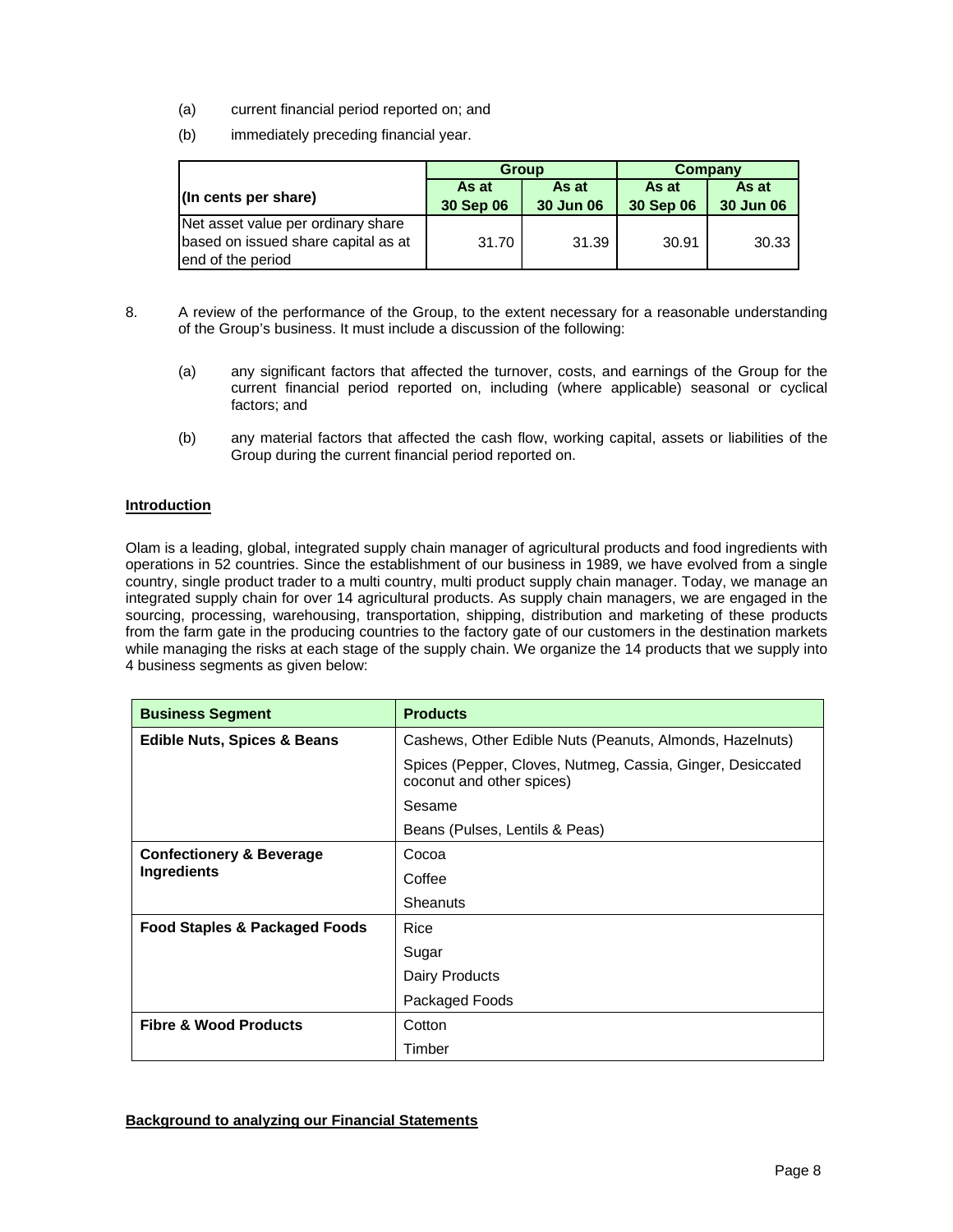## **Profitability**

- a. *Gross and Net Contribution***:** We measure and track our profitability in terms of Gross Contribution (GC) and Net Contribution (NC) per ton of product supplied. GC is calculated as total revenue less cost of goods sold (raw material costs plus other direct costs, including packing costs etc.), shipping and logistics expenses, claims and commission, bank charges, net measurement of derivative instruments, gain / loss on foreign exchange and share of profit/loss from jointly controlled entity. For the purposes of determining Net Contribution, we deduct the net interest expense from the GC. We consider interest expense to be a variable cost and is a function of our inventory holding periods. For every transaction, we target a minimum net contribution per ton of product supplied based on the risks, complexities, and value added services that we provide to our customers to meet their specific requirements. We are focused on enhancing these margins through providing value added services including vendor managed inventory services (VMI), organic certification, fair trade produce certification (FTP), customized grades and quality, proprietary market intelligence and risk management solutions to our customers.
- b. *Volumes:* The second key driver to our profitability is the volume of products supplied. Given our integration and end-to-end supply chain capabilities, we seek to match the supply of our products with demand from our customers. The volume of agricultural products that we supply is largely within our control and is a function of the strength of our supply chain infrastructure in the origins (producing countries) and the markets (consuming countries).
- c. *Seasonality :* Production of agricultural products is seasonal in nature. The seasonality of the products in our portfolio depends on the location of the producing country. The harvesting season for most of the agricultural products for countries situated in the northern hemisphere generally falls between October to March. Countries in the southern hemisphere have harvesting seasons between April to September. It is also not unusual to experience both some delay as well as early start to the harvesting seasons in these countries based on actual weather patterns in that particular year. In addition to an early or delayed harvesting season, the precise timing and size of arrivals of these products can also vary based on the farmer's selling decisions, which is mainly a function of his view on prices and his inventory holding capacity. The majority of our Origins are located in the northern hemisphere. Consequently, our earnings tend to be relatively higher in the Second Half of the Financial Year (January to June) compared to the First Half of the Financial Year (July to December).

Based on this seasonality, we expect the phasing of our earnings to be as follows:

| Q1          | Q2         | 1 <sup>St</sup> Half | Q3          | Q4         | $2^{nd}$ Half |
|-------------|------------|----------------------|-------------|------------|---------------|
| July - Sept | Oct - Dec  | July - Dec           | Jan - March | Apr - June | Jan - June    |
| $5 - 10%$   | $25 - 30%$ | $30 - 40%$           | $35 - 40%$  | $25 - 30%$ | $60 - 70%$    |

## **Profit and Loss Statement**

### **Volumes:**

Q1FY2007: Sales Volume grew by 0.116 million tons or 20.8% to 0.673 million tons in FY2007 compared to FY2006 with strong volume growth being registered across all 4 product segments. Edible Nuts, Spices & Beans segment grew by 11.6%, Confectionery & Beverage ingredients by 28.8%, Food Staples & Packaged Foods by 20.7%, and Fibre & Wood Products by 23.9% over Q1 FY2006. Given a market growth rate of 3% – 4% for our industry, our growth during the first quarter at between  $5 - 7$  times the market growth rate reflects our strong competitive position in the industry.

#### **Sales Revenue:**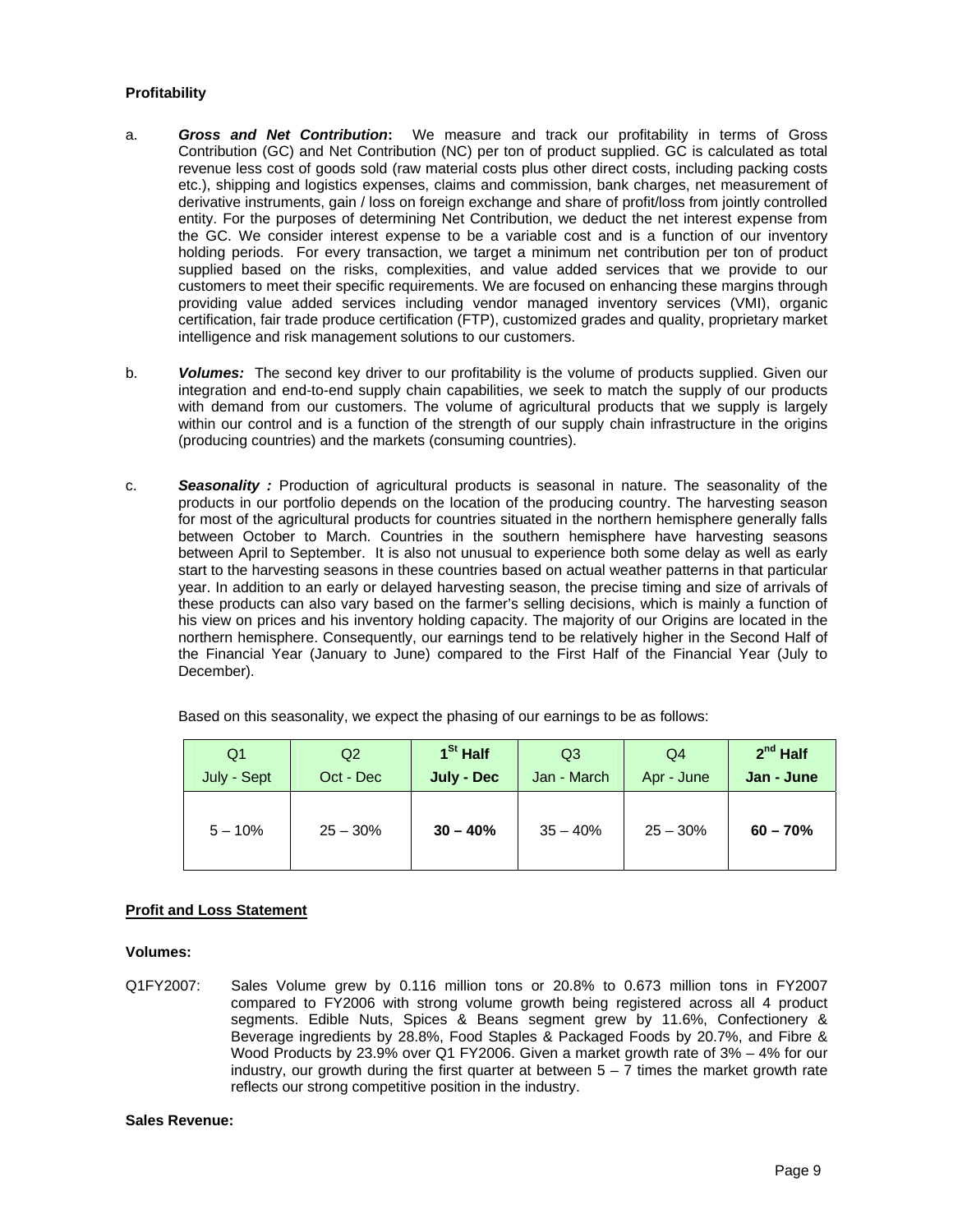Q1FY2007: Sales Revenue grew by 26.6% to S\$0.904 billion in Q1 FY2007 compared to Q1 FY2006, anchored by a 20.8% growth in volumes. 83% of the growth in Sales Revenue was contributed by underlying volume growth, while 17% came from increase in prices for the various products.

### **Gross Contribution:**

Q1FY2007: GC grew by 36.3% to S\$76.0 million in Q1 FY2007 compared to Q1 FY2006. All four product segments registered an increase in GC. GC increased in Edible Nuts, Spices & Beans by 52.7%, Fibre & Wood Products by 36.5%, Food Staples & Packaged Foods by 36.0% and Confectionery & Beverage ingredients by 28.3% over FY2006.

### **Interest and Net Contribution:**

Q1FY2007: Total net interest cost increased by 42.7% to S\$26.0 million in Q1 FY2007. The interest cost per ton went up to S\$39 per ton from S\$33 per ton during the corresponding period last year.

> All four product segments grew NC in Q1 FY2007 compared to FY2006. 69% of the growth in NC came from volume increases while 31% came from margin improvements. NC increased in Edible Nuts, Spices & Beans by 55.5%, Fibre & Wood Products by 37.4%, Food Staple and Packaged Foods by 29.5% and in Confectionery & Beverage Ingredients by 22.9%.

## **Q1: Segmentals**

The following table provides segmental breakdown on Sales Volume, Sales Revenue, Gross Contribution (GC) and Net Contribution (NC) for the first quarter ended 30 September 2006 and comparison with the first quarter ended 30 September 2005.

| Quarter                    |                                         |               |                                             |               |                                                |               |                                              |        |
|----------------------------|-----------------------------------------|---------------|---------------------------------------------|---------------|------------------------------------------------|---------------|----------------------------------------------|--------|
|                            | Sales Volume (in<br><b>Metric Tons)</b> |               | <b>Sales Revenue (in</b><br><b>S\$'000)</b> |               | <b>Gross Contribution</b><br>(GC) (in S\$'000) |               | <b>Net Contribution</b><br>(NC) (in S\$'000) |        |
| <b>Segment</b>             | Sep 06                                  | <b>Sep 05</b> | Sep 06                                      | <b>Sep 05</b> | Sep 06                                         | <b>Sep 05</b> | Sep 06                                       | Sep 05 |
| <b>Edible Nuts,</b>        |                                         |               |                                             |               |                                                |               |                                              |        |
| <b>Spices &amp; Beans</b>  | 134,640                                 | 120,607       | 184,448                                     | 151,679       | 15,239                                         | 9,977         | 9,747                                        | 6,270  |
| Per ton (S\$)              |                                         |               |                                             |               | 113                                            | 83            | 72                                           | 52     |
| <b>Confectionery &amp;</b> |                                         |               |                                             |               |                                                |               |                                              |        |
| <b>Beverage</b>            |                                         |               |                                             |               |                                                |               |                                              |        |
| Ingredients                | 146,374                                 | 113,662       | 334,842                                     | 231,291       | 26,255                                         | 20,472        | 16,894                                       | 13,750 |
| Per ton (S\$)              |                                         |               |                                             |               | 179                                            | 180           | 115                                          | 121    |
| <b>Food Staples &amp;</b>  |                                         |               |                                             |               |                                                |               |                                              |        |
| <b>Packaged Foods</b>      | 292,869                                 | 242,609       | 223,686                                     | 196,619       | 19,087                                         | 14,031        | 12,073                                       | 9,320  |
| Per ton (S\$)              |                                         |               |                                             |               | 65                                             | 58            | 41                                           | 38     |
| Fibre & Wood               |                                         |               |                                             |               |                                                |               |                                              |        |
| Products*                  | 98,978                                  | 79,917        | 160,788                                     | 134,130       | 15,391                                         | 11,275        | 11,254                                       | 8,191  |
| Per ton (S\$)              |                                         |               |                                             |               | 155                                            | 141           | 114                                          | 102    |
| <b>Total</b>               | 672,861                                 | 556,795       | 903,764                                     | 713,719       | 75,972                                         | 55,755        | 49,968                                       | 37,531 |
| Per ton (S\$)              |                                         |               |                                             |               | 113                                            | 100           | 74                                           | 67     |

\* Measured in cubic metres.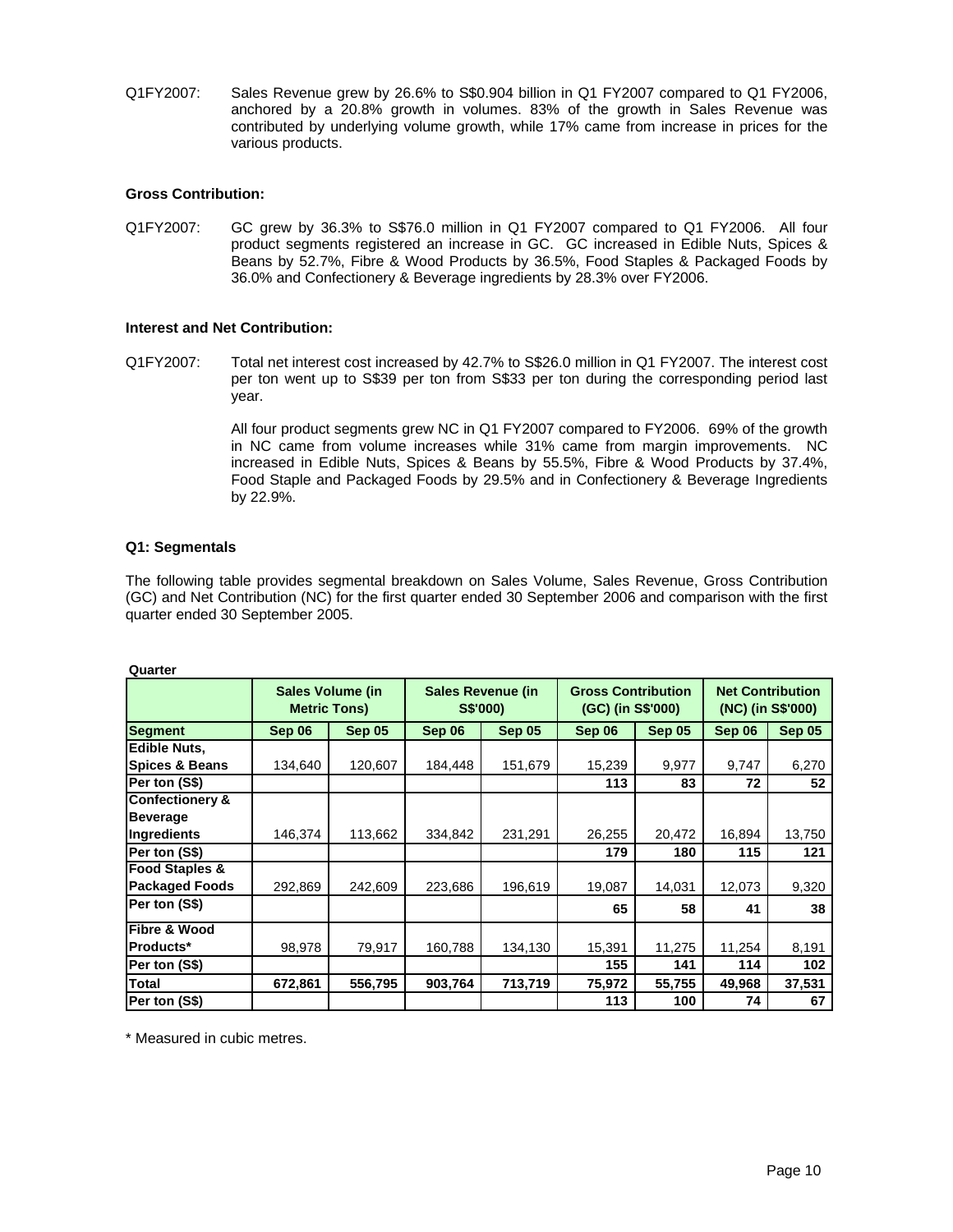We continued to make good progress in executing our strategy in FY2007 across all our four business segments. The progress made during FY2007 is highlighted below:

### ¾ **Edible Nuts, Spices & Beans**

Edible Nuts, Spices & Beans recorded a volume growth of 11.6% in Q1 FY2007 compared to Q1 FY2006. NC for this segment grew by 55.5% compared to FY2006. The Edible nuts and beans segment saw differential moves in prices during the period. While prices across the Nuts categories had a flat to bearish undertone, there was a strong bullish sentiment across various categories of pulses.

It was the quiet period for Cashew. Pre-season preparations were started in East Africa and Brazil, where crop arrivals are expected to commence from October. Due to the increase in overall supply from the Northern Hemisphere crops (India, Vietnam and West Africa), there was a relatively flat to bearish undertone and the buyers preferred to stay back and operate with a lower stock cover. We concluded the takeover of the Peanut factory in South Africa and completed the shifting of all the machinery to a single location. The US is projecting its lowest Peanut crop in years and that, coupled with the uncertainty on the US farm bill, has given a strong momentum to Peanut prices. The Almond market was relatively quiet before the start of the new crop shipments.

Due to the lower stock holding, there was strong demand across most pulses categories in the Indian sub-continent. We have consolidated our presence in the major pulses growing areas in India and also increased our marketing spread and depth across the sub-continent. This resulted in the pulses volume almost doubling as compared to the same period in the previous year.

We continued to expand our Spices operation in Q1 FY2007. Pepper prices have been quite firm during this period. We have strengthened the team in our marketing operations in Rotterdam to manage our increased volumes in whole spices as well as to explore other value added spices & dehydrates. We have been well positioned at origin, especially in India and Brazil, to participate in this opportunity. The volume for sesame increased by 53% during this quarter with procurement almost doubling in Mozambique. We also started exporting traceable sesame from Tanzania and increased the volume of hulled sesame, all of which contributed to an increase in the NC margins.

## ¾ **Confectionery and Beverage Ingredients**

The volume and net contribution in the confectionery and beverage ingredients segment grew by 28.8% and 22.9% respectively in Q1 FY2007 compared to Q1 FY2006. The coffee market went into backwardation due to significant drawdowns in stock and near term supply concerns mainly out of Vietnam. The effect was more pronounced in the Robusta market. This resulted in difficult trading conditions for coffee in Q1 FY2007. Despite this, the Coffee volumes saw an increase of 19% over the previous period. The processing facility in Brazil has been completed on time and production is expected to start in Q2 FY2007.

Cocoa had a good beginning to the year. Volumes improved by 38% during the quarter. This was mainly led by a strong performance in Indonesia. We continued to execute well on our VMI relationships with key customers. As was recently announced, we have entered into a JV with Archer Daniels Midland BV (ADM) to jointly acquire the cocoa processing facility from Usicam, Cameroon from SAGA SA, France, a Groupe Bollore company. We plan to enhance the capacity of this plant with the objective of supplying high quality cocoa beans from Cameroon. Post this expansion, Usicam will be one of the largest processing units in the country. The start to the West African Cocoa season has been good and we expect to have a normal crop in this region. We are currently focused on our efforts to execute on our procurement strategy in this region.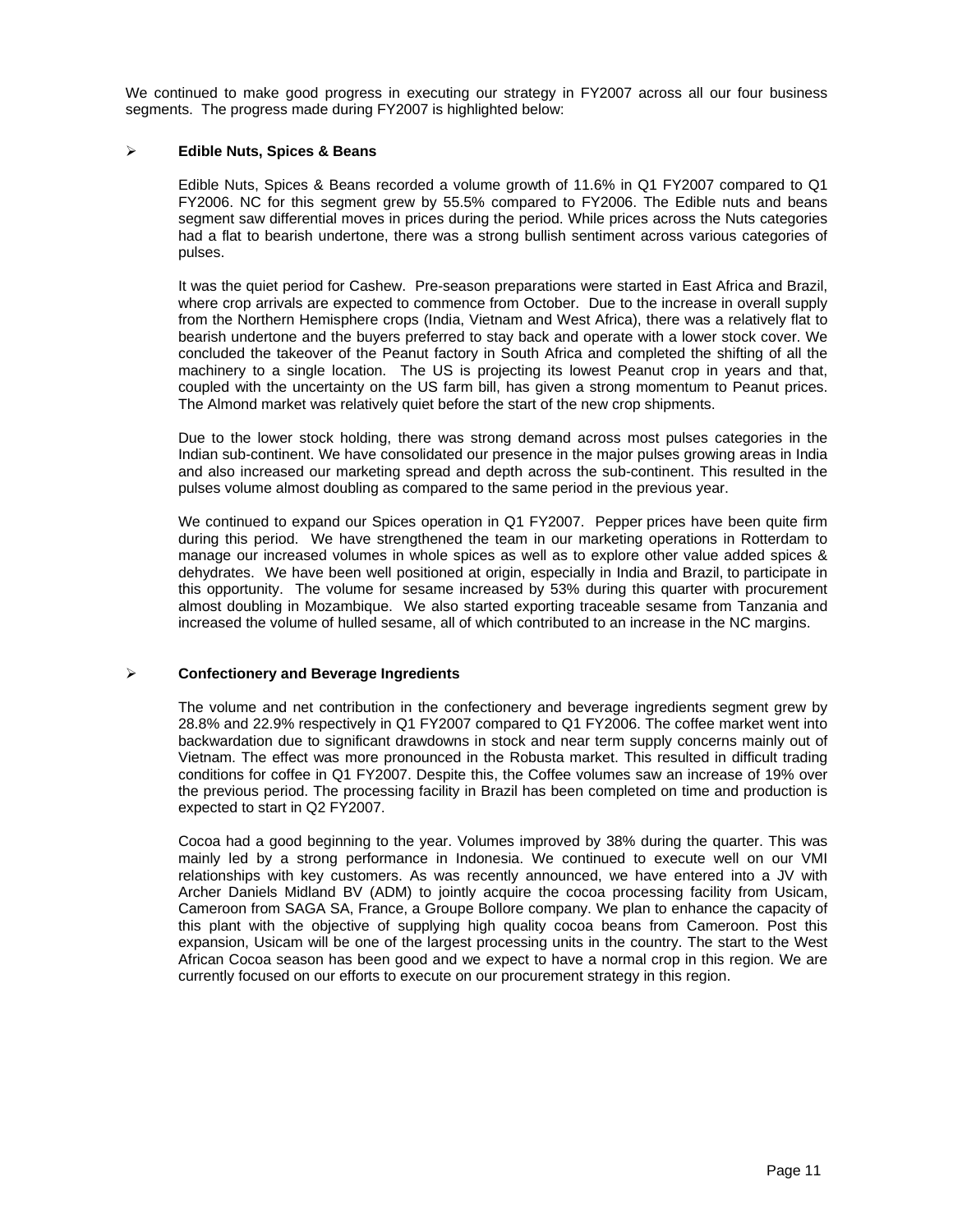### ¾ **Food Staples and Packaged Foods Business**

Volume and net contribution in the Food Staples and Packaged Food Business grew by 20.7% and 29.5% respectively in Q1 FY2007 compared to Q1 FY2006. Olam's rice business got off to a good start in Q1 FY2007 with both the parboiled and the white rice segments recording strong volume growth. The quarter saw significant growth in the premium rice category across all the destination markets resulting in a higher level of gross and net contribution. The quarter also saw various initiatives on the logistics front yielding benefits and resulting in increased efficiencies, thereby contributing to increased margins. The business also set up distribution operations in Mozambique.

Sugar volumes went up 37% in Q1FY2007 as compared to the same period in the previous year. The brisk start to the year was largely contributed by increased market share of Thai exports into Middle East. In this quarter we also commenced importing Raw Sugar into Russia. We further expanded our pre-financing of sugar mills in Brazil.

Volumes in Dairy Products grew by 52% during the Q1FY2007 as compared to the same period in the last year. During this quarter, we started our procurement operations in Belarus. Dairy Products from Belarus are being exported to the Russian market and we were able to successfully place the increased volumes to a large number of new customers. In Nigeria, we were able to expand our market share by entering into a VMI arrangement for some selected customers.

We continued to scale up operations in the Packaged Food Business during Q1FY07. During this period, we commissioned the facility in Russia to produce Coffee Mixes. We further expanded the distribution network to service the market in CIS countries like Uzbekistan & Kazakhstan from Russia. Q1 also saw the commissioning of a packaging unit in Nigeria. The products launched in Nigeria have been received very well. As a result, we have expanded our direct distribution reach to over 20 cities in Nigeria.

## ¾ **Fibre and Wood Products**

Volume and net contribution in the Fibre and Wood Products Business grew by 23.9% and 37.4% respectively in Q1 FY2007 compared to Q1 FY2006. Cotton started the year strongly with volumes growing by 12% during Q1 FY2007 over the previous year. This volume increase was achieved despite customers in China staying away from the market due to the delay in release of quotas for imports of Cotton. Significant market share gains were achieved in Turkey, Thailand and Bangladesh during this quarter. China continues to be the largest market and we are well poised to increase our share there. India is expected to export cotton this year as well. We have already tied up leased facilities for ginning in the current cotton season in India.

Wood products continued on its impressive growth path with volumes increasing by 52% in comparison to the same period last year. The bulk of the volume growth has come from processed wood products viz. lumber and flooring products. On the sales side, we have further invested in a trading office dedicated to the Middle East, which in light of the construction boom, is a fast growing market for wood products. Our Flooring Products business has started off well and is well placed for a rapid increase in volumes in the second half of the financial year. In order to strengthen our sourcing, we have also opened up a Flooring Product office in Indonesia apart from the existing ones in China and Europe.

### **Costs and Expenses**

Q1 FY2007: SG&A increased by 35.4% to S\$40.9 million in Q1 FY2007 over the corresponding period in FY2006. Increase in SG&A at 35.4% was higher than our growth in underlying Sales Revenue of 26.6% resulting in our operating leverage going down. SG&A/Sales ratio increased from 4.24% in Q1 FY2006 to 4.53% in Q1 FY2007. We have accelerated some of our expansion plans, particularly in South America, China and Russia. This has resulted in some unused capacity in the current year and we expect these investments to pay off during the next 2 years.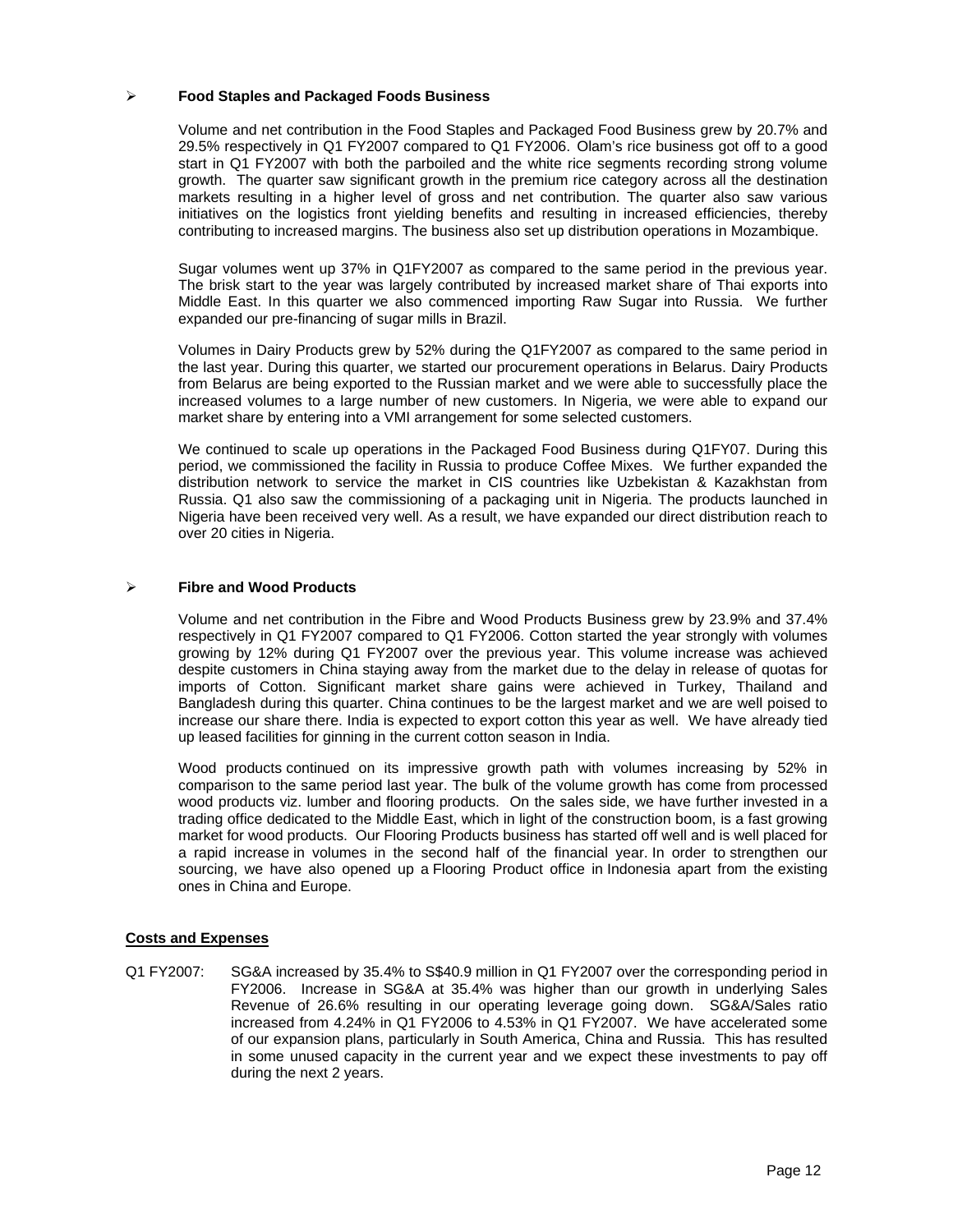### **Profit before tax**

Q1FY2007: For the quarter ended 30 September 2006, Profit before tax increased by 23.8% to S\$9.0 million compared to S\$7.3 million for FY2006.

## **Taxation**

Q1FY2007: Taxes increased to S\$0.9 million for Q1 FY2007 as compared to S\$0.8 million for Q1 FY2006.

### **Profit after tax**

Q1FY2007: Net Profit after Tax increased by 23.8% to S\$8.1 million for Q1 FY2007 from S\$6.5 million in Q1 FY2006.

### **Balance Sheet & Cash Flow**

#### **Equity and Reserves**

Total equity and reserves increased by 1.0% from S\$488.0 million as of 30 June 2006 to S\$492.9 million as of 30 September 2006. The impact of FRS 39 standard on equity is a net reduction to the equity of S\$41.2 million.

### **Fixed Assets**

Investments in fixed assets amounted to S\$8.2 million for the quarter ended 30 September 2006. The investments were mainly in packaging plants in Russia and Nigeria and in warehousing and logistics related areas in other origins.

#### **Current Assets**

#### **Debtors Analysis**

Debtor days in Q1 FY2007 increased marginally by 3 days to 39 days as compared to 36 days as at 30 June 2006. 62.6% of debtors were either against Letters of Credit or against documents with the bank for collection. The quality of debtors remains good and no additional bad debt provision has been made during this quarter.

### **Stocks**

Stock turnover days increased by 17 days to 109 days as compared to 92 days as of June'06. However there was a decrease in stock value by S\$26.7 million to S\$ 987.2 million from S\$ 1013.9 million as on 30 June 2006. 86.1% of the stocks were sold forward to customers or hedged using financial derivatives.

#### **Advance to Suppliers**

Advances to Suppliers went up by 11 days to 26 days in Q1Y2007 as compared to 15 days as of June'06. The increase is to be expected. As Oct to March period is the cropping season for most products in the northern hemisphere countries, advances are provided to the suppliers at the beginning of the season, which are then recovered from the deliveries as the season progresses.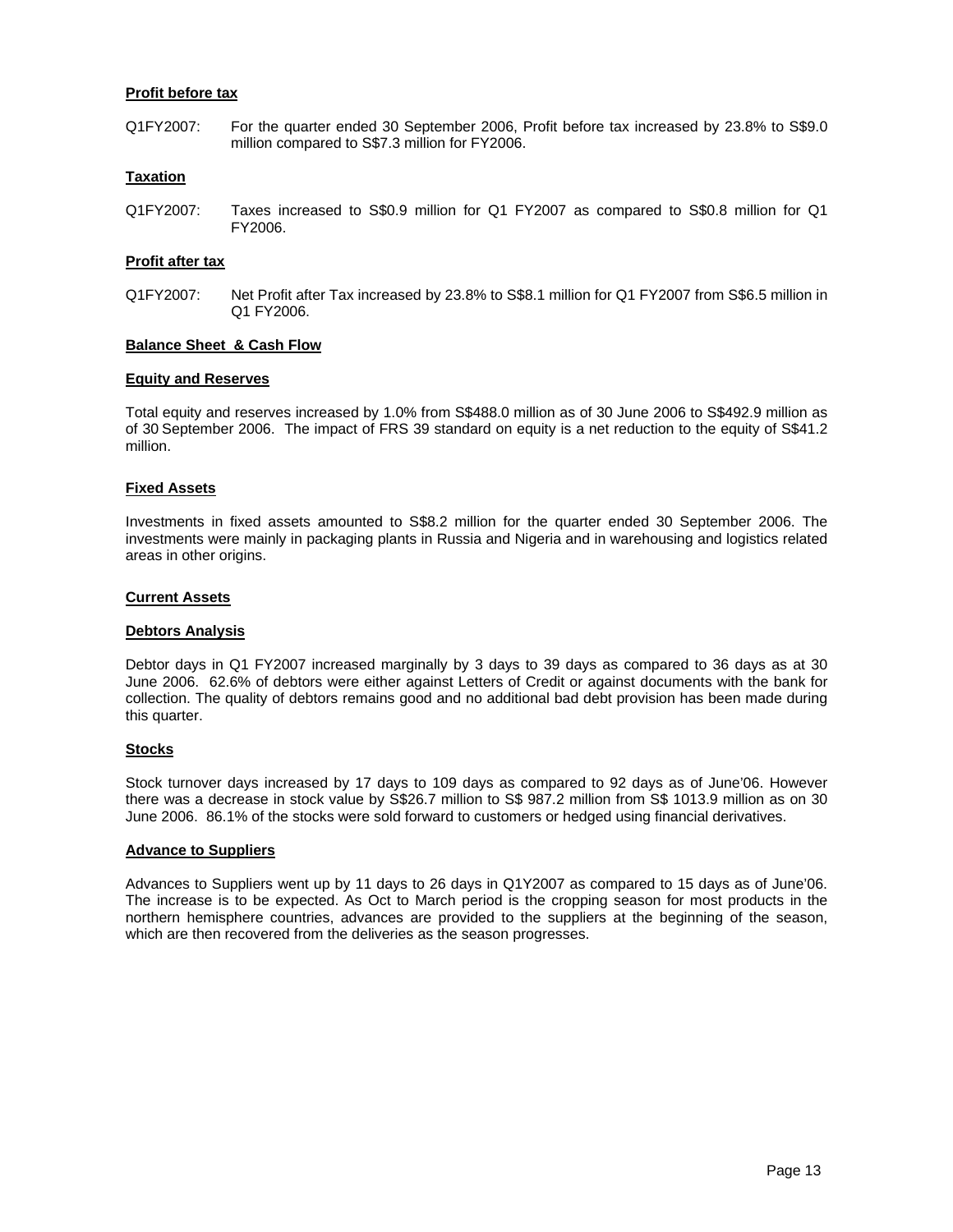## **Borrowings**

Borrowings increased marginally to S\$1,492 million as of end of September 2006 from S\$1,477 million as of end June 2006. Our net debt to equity ratio increased marginally to 2.31 times (before fair value adjustment reserve) in September 2006 from 2.23 times in June 2006.

### **Cash and Fixed Deposits**

Cash and Fixed Deposits decreased by 12.9% to S\$258.2 million as on September 2006 from S\$296.2 million as on June 2006.

9. Where a forecast, or a prospect statement, has been previously disclosed to shareholders, any variance between it and the actual results.

There was no forecast made by the company.

10. A commentary at the date of the announcement of the significant trends and competitive conditions of the industry in which the Group operates and any known factors or events that may affect the Group in the next reporting period and the next 12 months.

We are continuing to execute well on our strategic plans and identified growth initiatives in the different businesses. Barring any unforeseen circumstances, we are confident of our prospects going forward into FY2007.

- 11. Dividend
- (a) Current Financial Period Reported On

NIL.

(b) Corresponding Period of the Immediately Preceding Financial Year.

NIL

(c) Whether the dividend is before tax, net of tax or tax exempt. If before tax or net of tax, state the tax rate and the country where the dividend is derived. (If the dividend is not taxable in the hands of shareholders, this must be stated)

N/A

(d) Date payable

N/A

(e) Books closure date

N/A

12. If no dividend has been declared/recommended, a statement to that effect.

During the current period there is no dividend declared or recommended.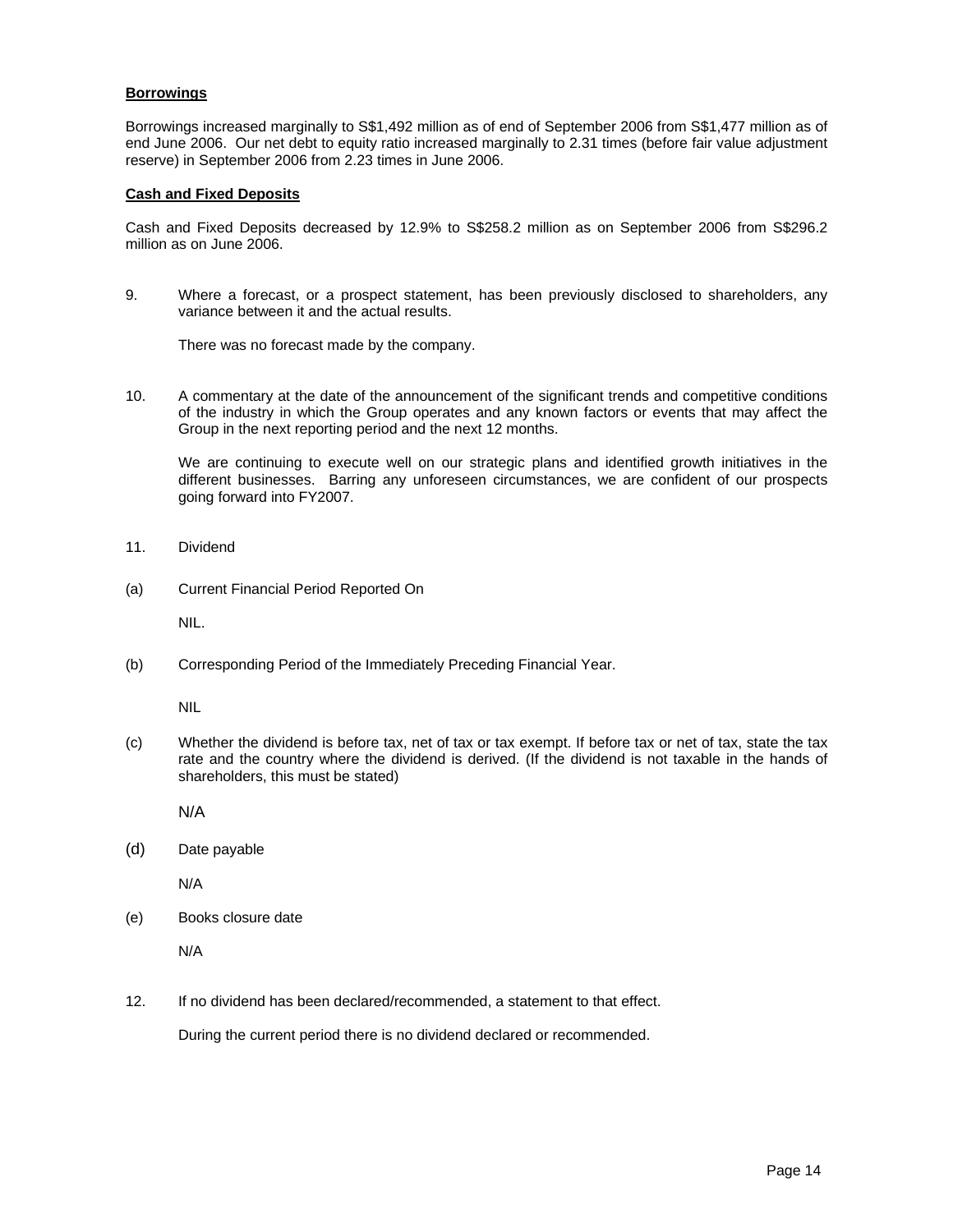#### **PART II:** Additional information required for Full Year announcement  **(This part is not applicable to Q1, Q2, Q3 or Half Year Results)**

13. Segmented revenue and results for business or geographical segments (of the Group) in the form presented in the issuer's most recently audited annual financial statements, with comparative information for the immediately preceding year.

N/A

14. In the review of performance, the factors leading to any material changes in contributions to turnover and earnings by the business or geographical segments.

As per note 8 above.

15. A breakdown of sales.

N/A

16. A breakdown of the total annual dividend (in dollar value) for the issuer's latest full year and its previous full year.

NA

17. Interested Persons Transactions.

N/A

### **Confirmation of the Board**

We refer to the requirement under Rule 705(4) of the Listing Manual.

We hereby confirm to the best of our knowledge, that nothing has come to the attention of the Board of Directors of the Company which may render the unaudited interim financial results for period ended 30 September 2006 to be false or misleading in any material aspects.

On behalf of the Board of Directors

| R. Jayachandran | Sunny George Verghese         |
|-----------------|-------------------------------|
| Chairman        | Group Managing Director & CEO |

BY ORDER OF THE BOARD

Sunny George Verghese Group Managing Director & Chief Executive Officer

14 November 2006